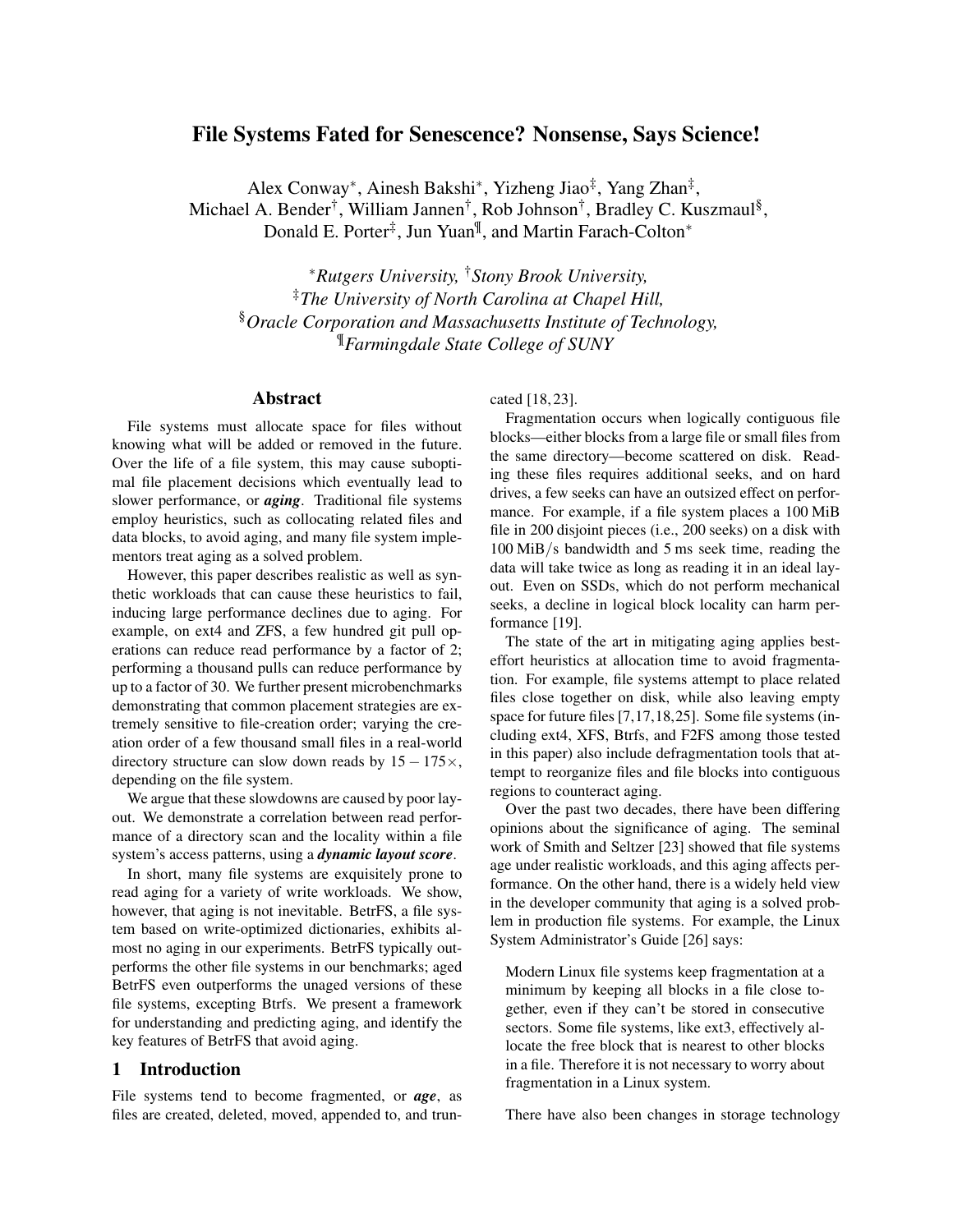and file system design that could substantially affect aging. For example, a back-of-the-envelope analysis suggests that aging should get worse as rotating disks get bigger, as seek times have been relatively stable, but bandwidth grows (approximately) as the square root of the capacity. Consider the same level of fragmentation as the above example, but on a new, faster disk with 600MiB/s bandwidth but still a 5ms seek time. Then the 200 seeks would introduce four-fold slowdown rather than a two-fold slowdown. Thus, we expect fragmentation to become an increasingly significant problem as the gap between random I/O and sequential I/O grows.

As for SSDs, there is a widespread belief that fragmentation is not an issue. For example, PCWorld measured the performance gains from defragmenting an NTFS file system on SSDs [1], and concluded that, "From my limited tests, I'm firmly convinced that the tiny difference that even the best SSD defragger makes is not worth reducing the life span of your SSD."

In this paper, we revisit the issue of file system aging in light of changes in storage hardware, file system design, and data-structure theory. We make several contributions: (1) We give a simple, fast, and portable method for aging file systems. (2) We show that fragmentation over time (i.e., aging) is a first-order performance concern, and that this is true even on modern hardware, such as SSDs, and on modern file systems. (3) Furthermore, we show that aging is not inevitable. We present several techniques for avoiding aging. We show that BetrFS [10–12, 27], a research prototype that includes several of these design techniques, is much more resistant to aging than the other file systems we tested. In fact, BetrFS essentially did not age in our experiments, establishing that aging is a solvable problem.

Results. We use realistic application workloads to age five widely-used file systems—Btrfs [21], ext4 [7,17,25], F2FS [15], XFS [24] and ZFS [6]—as well as the BetrFS research file system. One workload ages the file system by performing successive git checkouts of the Linux kernel source, emulating the aging that a developer might experience on her workstation. A second workload ages the file system by running a mail-server benchmark, emulating aging over continued use of the server.

We evaluate the impact of aging as follows. We periodically stop the aging workload and measure the overall read throughput of the file system—greater fragmentation will result in slower read throughput. To isolate the impact of aging, as opposed to performance degradation due to changes in, say, the distribution of file sizes, we then copy the file system onto a fresh partition, essentially producing a defragmented or "unaged" version of the file system, and perform the same measurement. We treat the differences in read throughput between the aged and unaged copies as the result of aging. We find that:

- All the production file systems age on both rotating disks and SSDs. For example, under our git workload, we observe over  $50\times$  slowdowns on hard disks and  $2-5\times$  slowdowns on SSDs. Similarly, our mail-server slows down  $4-30\times$  on HDDs due to aging.
- Aging can happen quickly. For example, ext4 shows over a  $2 \times$  slowdown after 100 git pulls; Btrfs and ZFS slow down similarly after 300 pulls.
- BetrFS exhibits essentially no aging. Other than Btrfs, BetrFS's aged performance is better than the other file systems' unaged performance on almost all benchmarks. For instance, on our mail-server workload, unaged ext4 is  $6 \times$  slower than aged BetrFS.
- The costs of aging can be staggering in concrete terms. For example, at the end of our git workload on an HDD, all four production file systems took over 8 minutes to grep through 1GiB of data. Two of the four took over 25 minutes. BetrFS took 10 seconds.

We performed several microbenchmarks to dive into the causes of aging and found that performance in the production file systems was sensitive to numerous factors:

- If only 10% of files are created out of order relative to the directory structure (and therefore relative to a depth-first search of the directory tree), Btrfs, ext4, F2FS, XFS and ZFS cannot achieve a throughput of 5 MiB/s. If the files are copied completely out of order, then of these only XFS significantly exceeds 1 MiB/s. This need not be the case; BetrFS maintains a throughput of roughly 50 MiB/s.
- If an application writes to a file in small chunks, then the file's blocks can end up scattered on disk, harming performance when reading the file back. For example, in a benchmark that appends 4 KiB chunks to 10 files in a round-robin fashion on a hard drive, Btrfs and F2FS realize 10 times lower read throughput than if each file is written completely, one at a time. ext4 and XFS are more stable but eventually age by a factor of 2. ZFS has relatively low throughout but did not age. BetrFS throughput is stable, at two thirds of full disk bandwidth throughout the test.

## 2 Related Work

Prior work on file system aging falls into three categories: techniques for artificially inducing aging, for measuring aging, and for mitigating aging.

## 2.1 Creating Aged File Systems

The seminal work of Smith and Seltzer [23] created a methodology for simulating and measuring aging on a file system—leading to more representative benchmark results than running on a new, empty file system. The study is based on data collected from daily snapshots of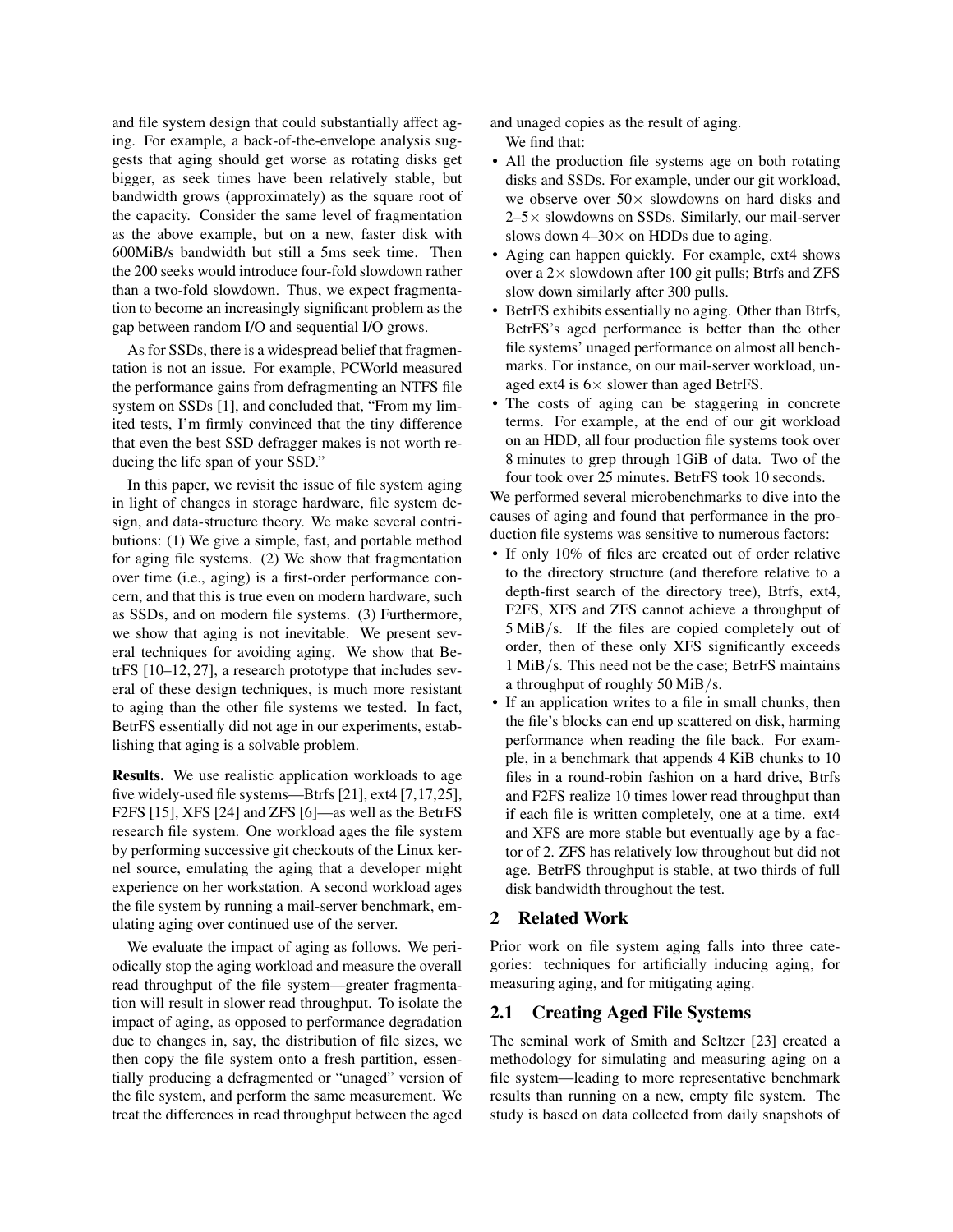| <b>Feature</b>         | <b>Btrfs</b> | ext4 | F2FS XFS |     | <b>ZFS</b> | <b>BetrFS</b> |
|------------------------|--------------|------|----------|-----|------------|---------------|
| Grouped allocation     |              |      |          |     |            |               |
| within directories     |              |      |          |     |            |               |
| Extents                |              |      |          |     |            |               |
| Delayed allocation     |              |      |          |     |            |               |
| Packing small files    |              |      |          |     |            |               |
| and metadata           | (by OID)     |      |          |     |            |               |
| Default Node Size      | 16 K         | 4 K  | 4 K      | 4 K | 8 K        | $2-4$ M       |
| Maximum Node Size      | 64 K         | 64 K | 4 K      |     | 64 K 128 K | $2 - 4$ M     |
| Rewriting for locality |              |      |          |     |            |               |
| Batching writes to re- |              |      |          |     |            |               |
| duce amplification     |              |      |          |     |            |               |

Table 1: Principal anti-aging features of the file systems measured in this paper. The top portion of the table are commonlydeployed features, and the bottom portion indicates features our model (§3) indicates are essential; an ideal node size should match the natural transfer size, which is roughly 4 MiB for modern HDDs and SSDs. OID in Btrfs is an object identifier, roughly corresponding to an inode number, which is assigned at creation time.

over fifty real file systems from five servers over durations ranging from one to three years. An overarching goal of Smith and Seltzer's work was to evaluate file systems with representative levels of aging.

Other tools have been subsequently developed for synthetically aging a file system. In order to measure NFS performance, TBBT [28] was designed to synthetically age a disk to create a initial state for NFS trace replay.

The Impressions framework [2] was designed so that users can synthetically age a file system by setting a small number of parameters, such as the organization of the directory hierarchy. Impressions also lets users specify a target layout score for the resulting image.

Both TBBT and Impressions create file systems with a specific level of fragmentation, whereas our study identifies realistic workloads that induce fragmentation.

#### 2.2 Measuring Aged File Systems

Smith and Seltzer also introduced a *layout score* for studying aging, which was used by subsequent studies [2, 4]. Their layout score is the fraction of file blocks that are placed in consecutive physical locations on the disk. We introduce a variation of this measure, the *dynamic layout score* in Section 3.3.

The *degree of fragmentation* (*DoF*) is used in the study of fragmentation in mobile devices [13]. DoF is the ratio of the actual number of extents, or ranges of contiguous physical blocks, to the ideal number of extents. Both the layout score and DoF measure how one file is fragmented.

Several studies have reported file system statistics such as number of files, distributions of file sizes and types, and organization of file system namespaces [3, 9, 22]. These statistics can inform parameter choices in aging frameworks like TBBT and Impressions [2, 28].

#### $S_2$  2.3 Existing Strategies to Mitigate Aging

When files are created or extended, blocks must be allocated to store the new data. Especially when data is rarely or never relocated, as in an update-in-place file system like ext4, initial block allocation decisions determine performance over the life of the file system. Here we outline a few of the strategies use in modern file systems to address aging, primarily at allocation-time (also in the top of Table 1).

Cylinder or Block Groups. FFS [18] introduced the idea of *cylinder groups*, which later evolved into block groups or allocation groups (XFS). Each group maintains information about its inodes and a bitmap of blocks. A new directory is placed in the cylinder group that contains more than the average number of free inodes, while inodes and data blocks of files in one directory are placed in the same cylinder group when possible.

ZFS [6] is designed to pool storage across multiple devies [6]. ZFS selects from one of a few hundred *metaslabs* on a device, based on a weighted calculation of several factors including minimizing seek distances. The metaslab with the highest weight is chosen.

In the case of F2FS [15], a log-structured file system, the disk is divided into segments—the granularity at which the log is garbage collected, or cleaned. The primary locality-related optimization in F2FS is that writes are grouped to improve locality, and dirty segments are filled before finding another segment to write to. In other words, writes with temporal locality are more likely to be placed with physical locality.

Groups are a best-effort approach to directory locality: space is reserved for co-locating files in the same directory, but when space is exhausted, files in the same directory can be scattered across the disk. Similarly, if a file is renamed, it is not physically moved to a new group.

Extents. All of the file systems we measure, except F2FS and BetrFS, allocate space using *extents*, or runs of physically contiguous blocks. In ext4 [7,17,25], for example, an extent can be up to 128 MiB. Extents reduce bookkeeping overheads (storing a range versus an exhaustive list of blocks). Heuristics to select larger extents can improve locality of large files. For instance, ZFS selects from available extents in a metaslab using a first-fit policy.

Delayed Allocation. Most modern file systems, including ext4, XFS, Btrfs, and ZFS, implement delayed allocation, where logical blocks are not allocated until buffers are written to disk. By delaying allocation when a file is growing, the file system can allocate a larger extent for data appended to the same file. However, allocations can only be delayed so long without violating durability and/or consistency requirements; a typical file system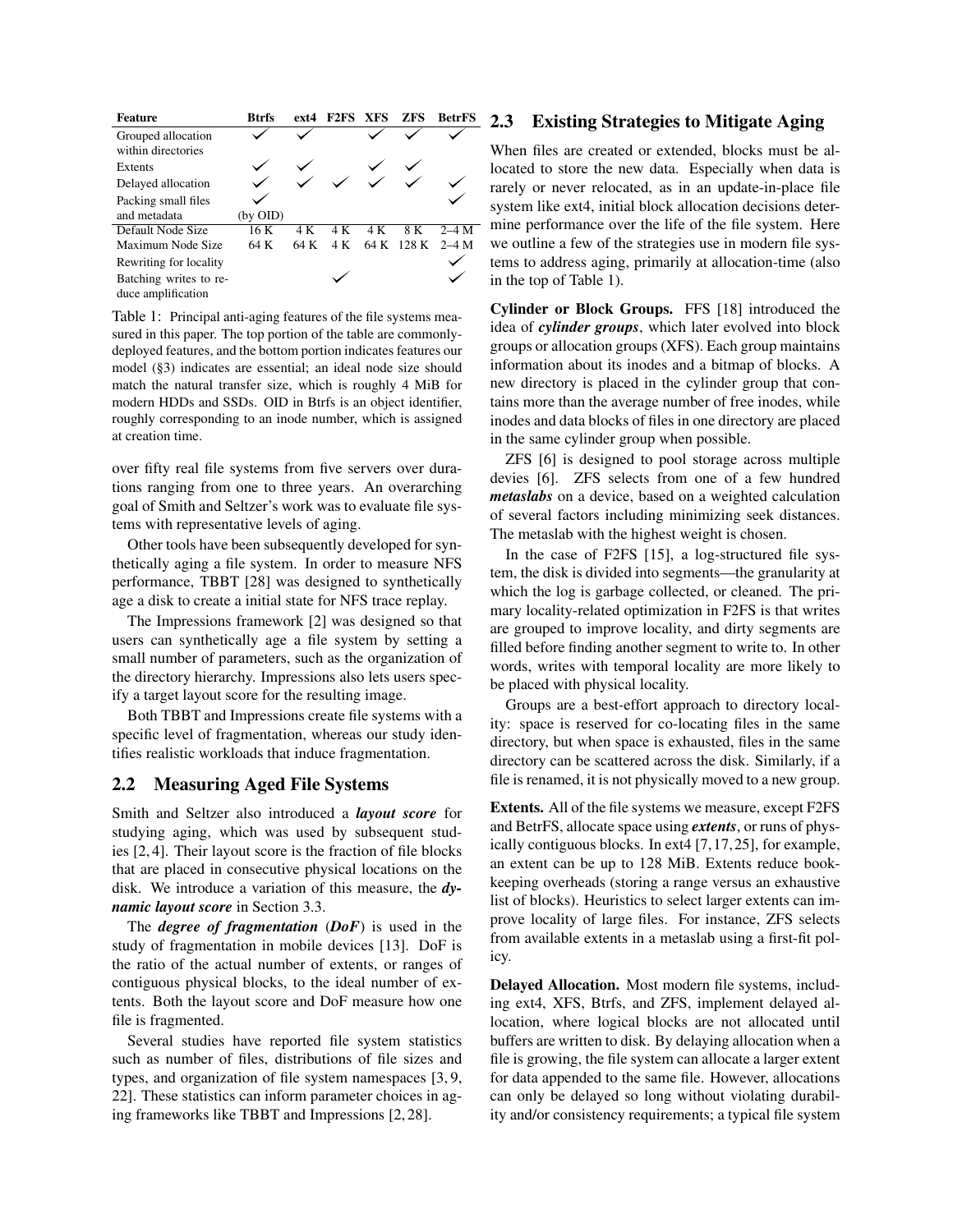ensures data is dirty no longer than a few seconds. Thus, delaying an allocation only improves locality inasmuch as adjacent data is also written on the same timescale; delayed allocation alone cannot prevent fragmentation when data is added or removed over larger timescales.

Application developers may also request a persistent preallocation of contiguous blocks using fallocate. To take full advantage of this interface, developers must know each file's size in advance. Furthermore, fallocate can only help intrafile fragmentation; there is currently not an analogous interface to ensure directory locality.

Packing small files and metadata. For directories with many small files, an important optimization can be to pack the file contents, and potentially metadata, into a small number of blocks or extents. Btrfs [21] stores metadata of files and directories in copy-on-write Btrees. Small files are broken into one or more fragments, which are packed inside the B-trees. For small files, the fragments are indexed by object identifier (comparable to inode number); the locality of a directory with multiple small files depends upon the proximity of the object identifiers.

BetrFS stores metadata and data as key-value pairs in two B<sup> $\epsilon$ </sup>-trees. Nodes in a B<sup> $\epsilon$ </sup>-tree are large (2–4 MiB), amortizing seek costs. Key/value pairs are packed within a node by sort-order, and nodes are periodically rewritten, copy-on-write, as changes are applied in batches.

BetrFS also divides the namespace of the file system into *zones* of a desired size (512 KiB by default), in order to maintain locality within a directory as well as implement efficient renames. Each zone root is either a single, large file, or a subdirectory of small files. The key for a file or directory is its relative path to its zone root. The key/value pairs in a zone are contiguous, thereby maintaining locality.

#### 3 A Framework for Aging

## 3.1 Natural Transfer Size

Our model of aging is based on the observation that the bandwidth of many types of hardware is maximized when I/Os are large; that is, sequential I/Os are faster than random I/Os. We abstract away from the particulars of the storage hardware by defining the *natural transfer size* (NTS) to be the amount of sequential data that must be transferred per I/O in order to obtain some fixed fraction of maximum throughput, say 50% or 90%. Reads that involve more than the NTS of a device will run near bandwidth.

From Figure 1, which plots SSD and HDD bandwidth as a function of read size, we conclude that a reasonable NTS for both the SSDs and HDDs we measured is 4MiB.

The cause of the gap between sequential- and random-I/O speeds differs for different hardware. For HDDs,



Figure 1: Effective bandwidth vs. read size (higher is better). Even on SSDs, large I/Os can yield an order of magnitude more bandwidth than small I/Os.

seek times offer a simple explanation. For SSDs, this gap is hard to explain conclusively without vendor support, but common theories include: sequential accesses are easier to stripe across internal banks, better leveraging parallelism [14]; some FTL translation data structures have nonuniform search times [16]; and fragmented SSDs are not able to prefetch data [8] or metadata [13]. Whatever the reason, SSDs show a gap between sequential and random reads, though not as great as on disks.

In order to avoid aging, file systems should avoid breaking large files into pieces significantly smaller than the NTS of the hardware. They should also group small files that are logically related (close in recursive traversal order) into clusters of size at least the NTS and store the clusters near each other on disk. We consider the major classes of file systems and explore the challenges each file system type encounters in achieving these two goals.

## 3.2 Allocation Strategies and Aging

The major file systems currently in use can be roughly categorized as B-tree-based, such as XFS, ZFS, and Btrfs, update-in-place, such as ext4, and log-structured, such as F2FS [15]. The research file system that we consider, BetrFS, is based on  $B^{\varepsilon}$ -trees. Each of these fundamental designs creates different aging considerations, discussed in turn below. In later sections, we present experimental validation for the design principles presented below.

B-trees. The aging profile of a B-tree depends on the leaf size. If the leaves are much smaller than the NTS, then the B-tree will age as the leaves are split and merged, and thus moved around on the storage device.

Making leaves as large as the NTS increases *write*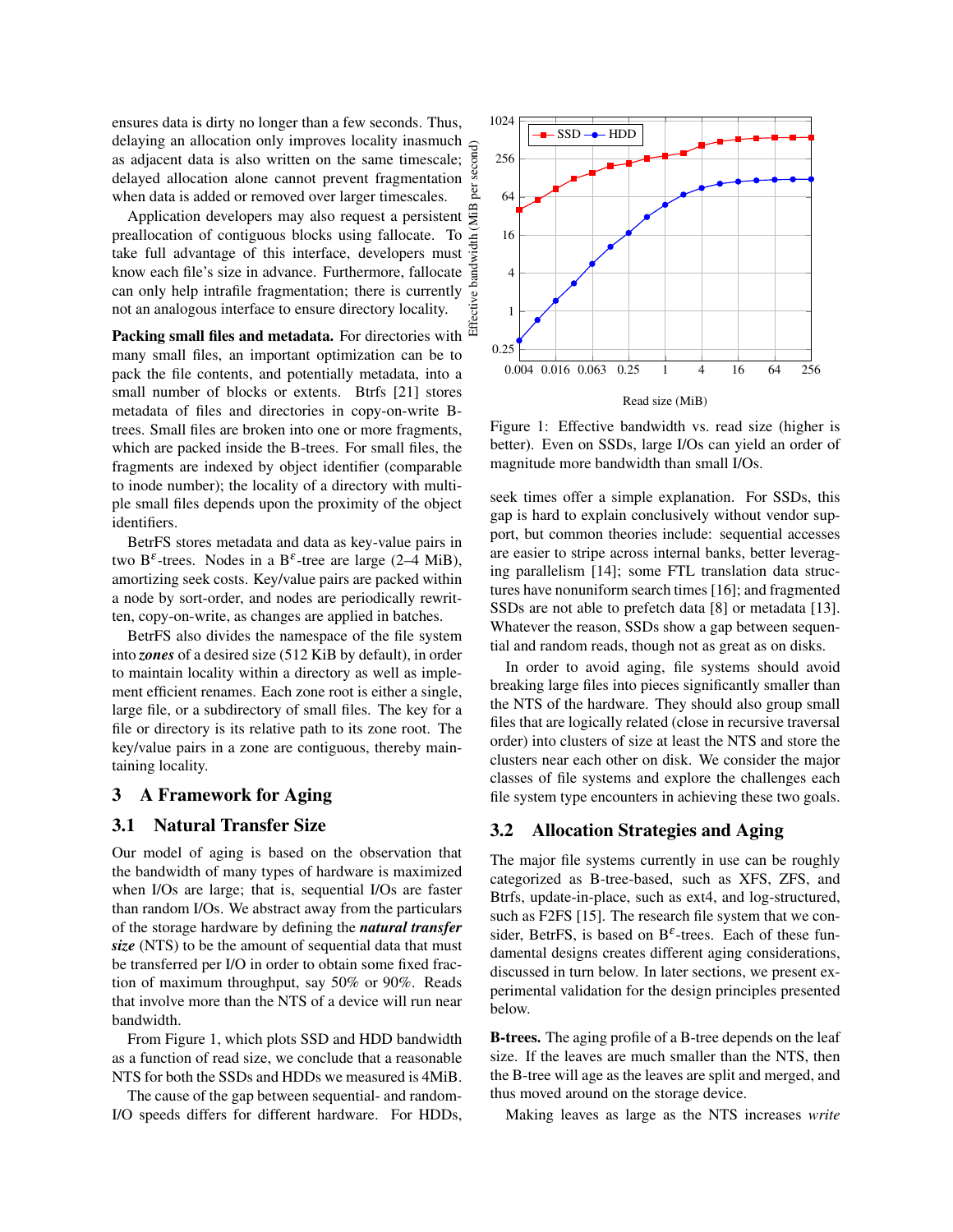*amplification*, or the ratio between the amount of data changed and the amount of data written to storage. In the extreme case, a single-bit change to a B-tree leaf can cause the entire leaf to be rewritten. Thus, B-trees are usually implemented with small leaves. Consequently, we expect them to age under a wide variety of workloads.

In Section 6, we show that the aging of Btrfs is inversely related to the size of the leaves, as predicted. There are, in theory, ways to mitigate the aging due to B-tree leaf movements. For example, the leaves could be stored in a packed memory array [5]. However, such an arrangement might well incur an unacceptable performance overhead to keep the leaves arranged in logical order, and we know of no examples of B-trees implemented with such leaf-arrangement algorithms.

Write-Once or Update-in-Place Filesystems. When data is written once and never moved, such as in updatein-place file systems like ext4, sequential order is very difficult to maintain: imagine a workload that writes two files to disk, and then creates files that should logically occur between them. Without moving one of the original files, data cannot be maintained sequentially. Such pathological cases abound, and the process is quite brittle. As noted above, delayed allocation is an attempt to mitigate the effects of such cases by batching writes and updates before committing them to the overall structure.

 $B^{\varepsilon}$ -trees.  $B^{\varepsilon}$ -trees batch changes to the file system in a sequence of cascading logs, one per node of the tree. Each time a node overflows, it is flushed to the next node. The seeming disadvantage is that data is written many times, thus increasing the write amplification. However, each time a node is modified, it receives many changes, as opposed to B-tree, which might receive only one change. Thus, a B<sup> $\varepsilon$ </sup>-tree has asymptotically lower write amplification than a B-tree. Consequently, it can have much larger nodes, and typically does in implementation. BetrFS uses a  $B^{\varepsilon}$ -tree with 4MiB nodes.

Since 4MiB is around the NTS for our storage devices, we expect BetrFS not to age—which we verify below.

Log-structured merge trees (LSMs) [20] and other write-optimized dictionaries can resist aging, depending on the implementation. As with  $B^{\varepsilon}$ -trees, it is essential that node sizes match the NTS, the schema reflect logical access order, and enough writes are batched to avoid heavy write amplification.

## 3.3 Measuring File System Fragmentation

This section explains the two measures for file system fragmentation used in our evaluation: recursive scan latency and dynamic layout score, a modified form of Smith and Seltzer's layout score [23]. These measures are designed to capture both intra-file fragmentation and inter-file fragmentation.

Recursive grep test. One measure we present in the following sections is the wall-clock time required to perform a recursive grep in the root directory of the file system. This captures the effects of both inter- and intra-file locality, as it searches both large files and large directories containing many small files. We report search time per unit of data, normalizing by using ext4's du output. We will refer to this as the grep test.

Dynamic layout score. Smith and Seltzer's layout score [23] measures the fraction of blocks in a file or (in aggregate) a file system that are allocated in a contiguous sequence in the logical block space. We extend this score to the dynamic I/O patterns of a file system. During a given workload, we capture the logical block requests made by the file system, using blktrace, and measure the fraction that are contiguous. This approach captures the impact of placement decisions on a file system's access patterns, including the impact of metadata accesses or accesses that span files. A high dynamic layout score indicates good data and metadata locality, and an efficient on-disk organization for a given workload.

One potential shortcoming of this measure is that it does not distinguish between small and large discontiguities. Small discontiguities on a hard drive should induce fewer expensive mechanical seeks than large discontiguities in general, however factors such as track length, difference in angular placement and other geometric considerations can complicate this relationship. A more sophisticated measure of layout might be more predictive. We leave this for further research. On SSD, we have found that the length of discontiguities has a smaller effect. Thus we will show that dynamic layout score strongly correlates with grep test performance on SSD and moderately correlates on hard drive.

#### 4 Experimental Setup

Each experiment compares several file systems: BetrFS, Btrfs, ext4, F2FS, XFS, and ZFS. We use the versions of XFS, Btrfs, ext4 and F2FS that are part of the 3.11.10 kernel, and ZFS 0.6.5-234 ge0ab3ab, downloaded from the zfsonlinux repository on www.github.com. We used BetrFS 0.3 in the experiments<sup>1</sup>. We use default recommended file system settings unless otherwise noted. Lazy inode table and journal initialization are turned off on ext4, pushing more work onto file system creation time and reducing experimental noise.

All experimental results are collected on a Dell Optiplex 790 with a 4-core 3.40 GHz Intel Core i7 CPU, 4 GB RAM, a 500 GB, 7200 RPM ATA Seagate Barracuda ST500DM002 disk with a 4096 B block size, and a 240 GB Sandisk Extreme Pro—both disks used SATA 3.0. Each file system's block size is set to 4096 B. Unless

<sup>1</sup>Available at github.com/oscarlab/betrfs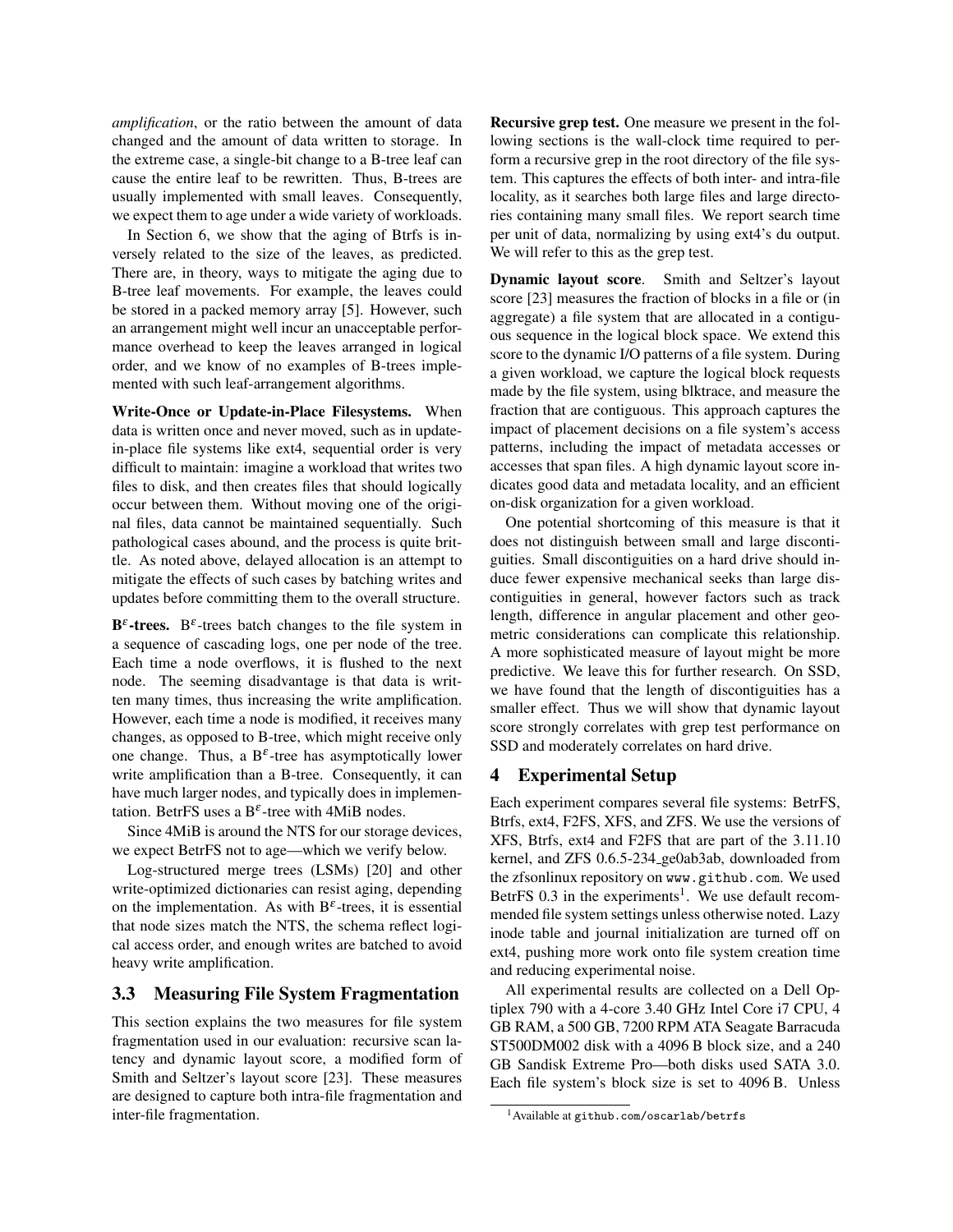otherwise noted, all experiments are cold-cache.

The system runs 64-bit Ubuntu 13.10 server with Linux kernel version 3.11.10 on a bootable USB stick. All HDD tests are performed on two 20GiB partitions located at the outermost region of the drive. For the SSD tests, we additionally partition the remainder of the drive and fill it with random data, although we have preliminary data that indicates this does not affect performance.

## 5 Fragmentation Microbenchmarks

We present several simple microbechmarks, each designed around a write/update pattern for which it is difficult to ensure both fast writes in the moment and future locality. These microbenchmarks isolate and highlight the effects of both intra-file fragmentation and inter-file fragmentation and show the performance impact aging can have on read performance in the worst cases.

Intrafile Fragmentation. When a file grows, there may not be room to store the new blocks with the old blocks on disk, and a single file's data may become scattered.

Our benchmark creates 10 files by first creating each file of an initial size, and then appending between 0 and 100 4KiB chunks of random data in a round-robin fashion until each file is 400KiB. In the first round the initial size is 400KiB, so each entire file is written sequentially, one at a time. In subsequent rounds, the initial size becomes smaller, so that the number of round-robin chunks increases until in the last round the data is written entirely with a round-robin of 4KiB chunks. After all the files are written, the disk cache is flushed by remounting, and we wait for 90 seconds before measuring read performance. Some file systems appear to perform background work immediately after mounting that introduced experimental noise; 90 seconds ensures the file system has quiesced.

The aging process this microbenchmark emulates is multiple files growing in length. The file system must allocate space for these files somewhere, but eventually the file must either be moved or fragment.

Given that the data set size is small and the test is designed to run in a short time, an fsync is performed after each file is written in order to defeat deferred allocation. Similar results are obtained if the test waits for 5 seconds between each append operation. If fewer fsyncs are performed or less waiting time is used, then the performance differences are smaller, as the file systems are able to delay allocation, rendering a more contiguous layout.

The performance of these file systems on an HDD and SSD are summarized in Figures 2. On HDD, the layout scores generally correlate  $(-0.93)$  with the performance of the file systems. On SSD, the file systems all perform similarly (note the scale of the y-axis). In some cases, such as XFS, ext4, and ZFS, there is a correlation, albeit at a small scale. For Btrfs, ext4, XFS, and F2FS, the performance is hidden by read-ahead in the OS or in the case of Btrfs also in the file system itself. If we disable read-ahead, shown in Figure 2c, the performance is more clearly correlated (−.67) with layout score. We do note that this relationship on an SSD is still not precise; SSDs are sufficiently fast that factors such as CPU time can also have a significant effect on performance.

Because of the small amount of data and number of files involved in this microbenchmark, we can visualize the layout of the various file systems, shown in Figure 3. Each block of a file is represented by a small vertical bar, and each bar is colored uniquely to one of the ten files. Contiguous regions form a colored rectangle. The visualization suggests, for example, that ext4 both tries to keep files and eventually larger file fragments sequential, whereas Btrfs and F2FS interleave the round robin chunks on the end of the sequential data. This interleaving can help explain why Btrfs and F2FS perform the way they do: the interleaved sections must be read through in full each time a file is requested, which by the end of the test takes roughly 10 times as long. ext4 and XFS manage to keep the files in larger extents, although the extents get smaller as the test progresses, and, by the end of the benchmark, these file systems also have chunks of interleaved data; this is why ext4 and XFS's dynamic layout scores decline. ZFS keeps the files in multiple chunks through the test; in doing so it sacrifices some performance in all states, but does not degrade.

Unfortunately, this sort of visualization doesn't work for BetrFS, because this small amount of data fits entirely in a leaf. Thus, BetrFS will read all this data into memory in one sequential read. This results is some read amplification, but, on an HDD, only one seek.

Interfile Fragmentation. Many workloads read multiple files with some logical relationship, and frequently those files are placed in the same directory. Interfile fragmentation occurs when files which are related—in this case being close together in the directory tree—are not collocated in the LBA space.

We present a microbenchmark to measure the impact of namespace creation order on interfile locality. It takes a given "real-life" file structure, in this case the Tensorflow repository obtained from github.com, and replaces each of the files by 4KiB of random data. This gives us a "natural" directory structure, but isolates the effect of file ordering without the influence of intrafile layout. The benchmark creates a sorted list of the files as well as two random permutations of that list. On each round of the test, the benchmark copies all of the files, creating directories as needed with cp --parents. However, on the *n*th round, it swaps the order in which the first *n*% of files appearing in the random permutations are copied. Thus, the first round will be an in-order copy, and subsequent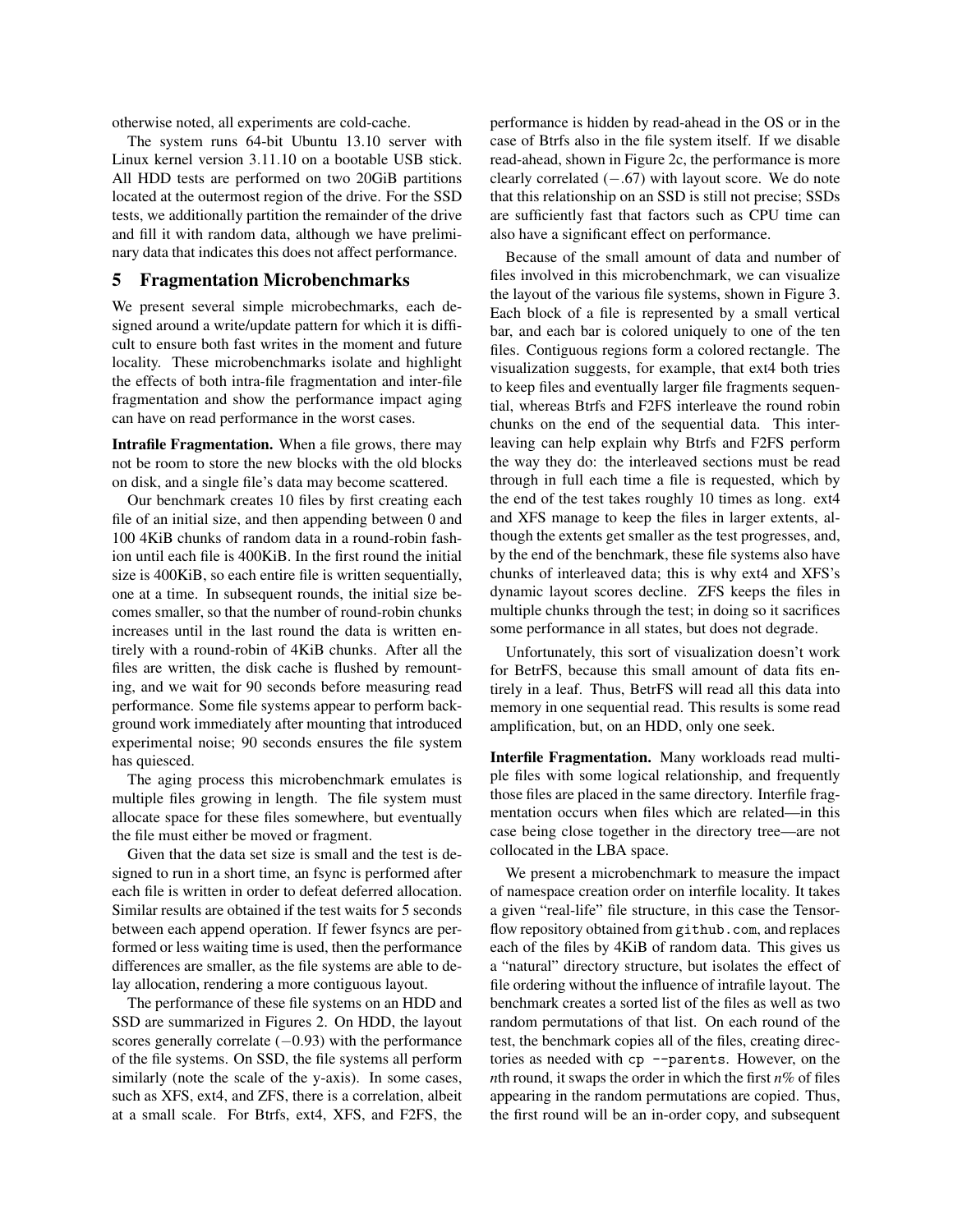

(c) Recursive grep cost: SSD, no readahead (lower is better).

(d) Dynamic layout score (higher is better).

Figure 2: Intrafile benchmark: 4KiB chunks are appended round-robin to sequential data to create 10 400KiB files. Dynamic layout scores generally correlate with read performance as measured by the recursive grep test; on an SSD, this effect is hidden by the readahead buffer.

rounds will be copied in a progressively more random order until the last round is a fully random-order copy.

The results of this test are shown in Figure 4. On hard drive, all the file systems except BetrFS and XFS show a precipitous performance decline even if only a small percentage of the files are copied out of order. F2FS's performance is poor enough to be out of scale for this figure, but it ends up taking over 4000 seconds per GiB at round 100; this is not entirely unexpected as it is not designed to be used on hard drive. XFS is somewhat more stable, although it is 13-35 times slower than drive bandwidth throughout the test, even on an in-order copy. BetrFS consistently performs around 1/3 of bandwidth, which by the end of the test is 10 times faster than XFS, and 25 times faster than the other file systems. The dynamic layout scores are moderately correlated with this performance ( $-0.57$ ).

On SSD, half the file systems perform stably throughout the test with varying degrees of performance. The other half have a very sharp slowdown between the inorder state and the 10% out-of-order state. These two modes are reflected in their dynamic layout scores as well. While ext4 and ZFS are stable, their performance is worse than the best cases of several other file systems. BetrFS is the only file system with stable fast performance; it is faster in every round than any other file system even in their best case: the in-order copy. In this cases the performance strongly correlates with the dy-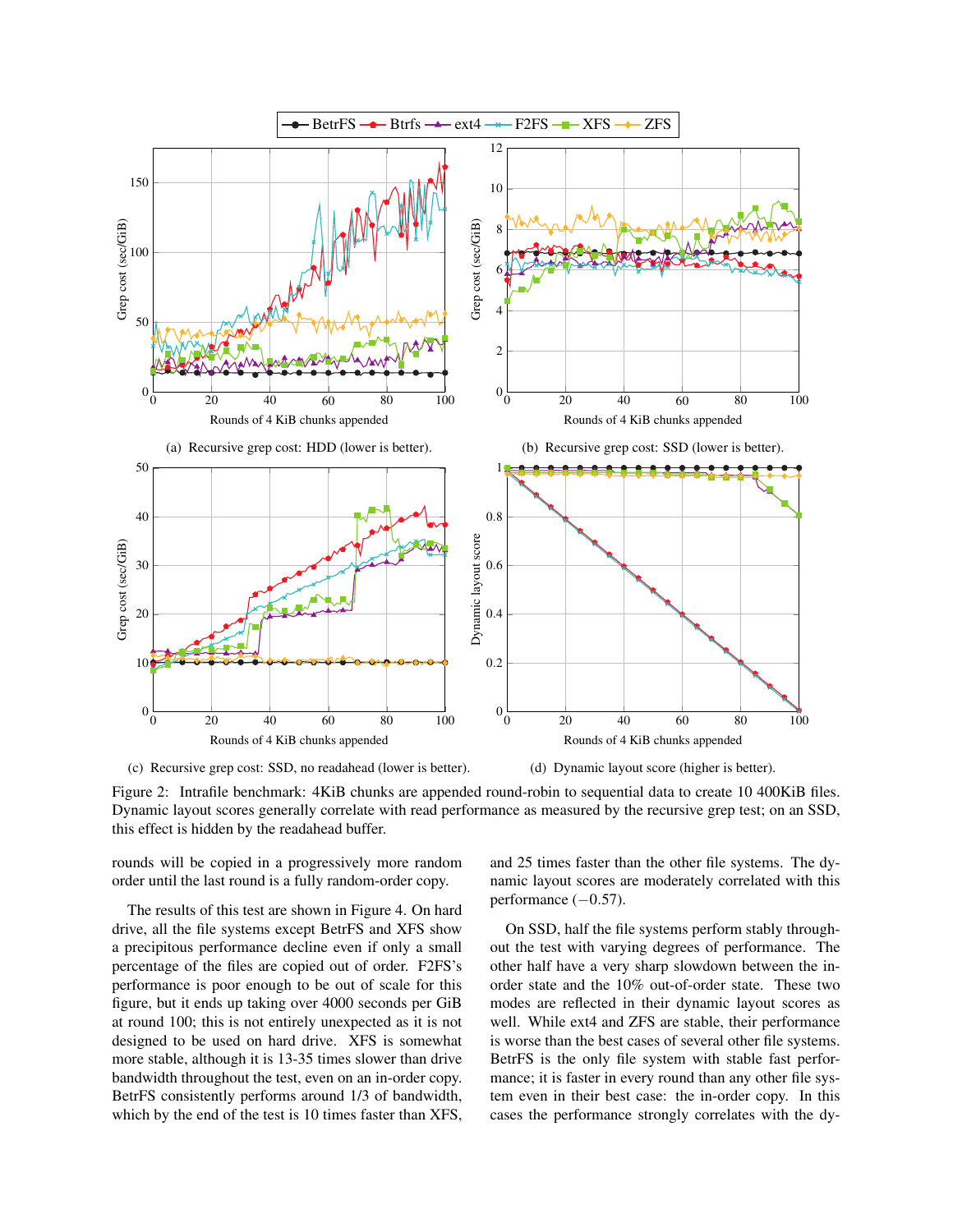

Figure 3: Intrafile benchmark layout visualization. Each color represents blocks of a file. The x-axis is the logical block address (LBA) of the file block relative to the first LBA of any file block, and y-axis is the round of the experiment. Rectangle sizes indicate contiguous placement, where larger is better. The brown regions with vertical lines indicate interleaved blocks of all 10 files. Some blocks are not shown for ext4, XFS and ZFS.

namic layout score  $(-0.83)$ .

# 6 Application Level Read-Aging: Git

To measure aging in the "real-world," we create a workload designed to simulate a developer using git to work on a collaborative project.

Git is a distributed version control system that enables collaborating developers to synchronize their source code changes. Git users *pull* changes from other developers, which then get merged with their own changes. In a typical workload, a Git user may perform pulls multiple times per day over several years in a long-running project. Git can synchronize all types of file system changes, so performing a Git pull may result in the creation of new source files, deletion of old files, file renames, and file modifications. Git also maintains its own internal data structures, which it updates during pulls.



(c) Dynamic layout score (higher is better).

Figure 4: Interfile benchmark: The TensorFlow github repository with all files replaced by 4KiB random data and copied in varying degrees of order. Dynamic layout scores again are predictive of recursive grep test performance.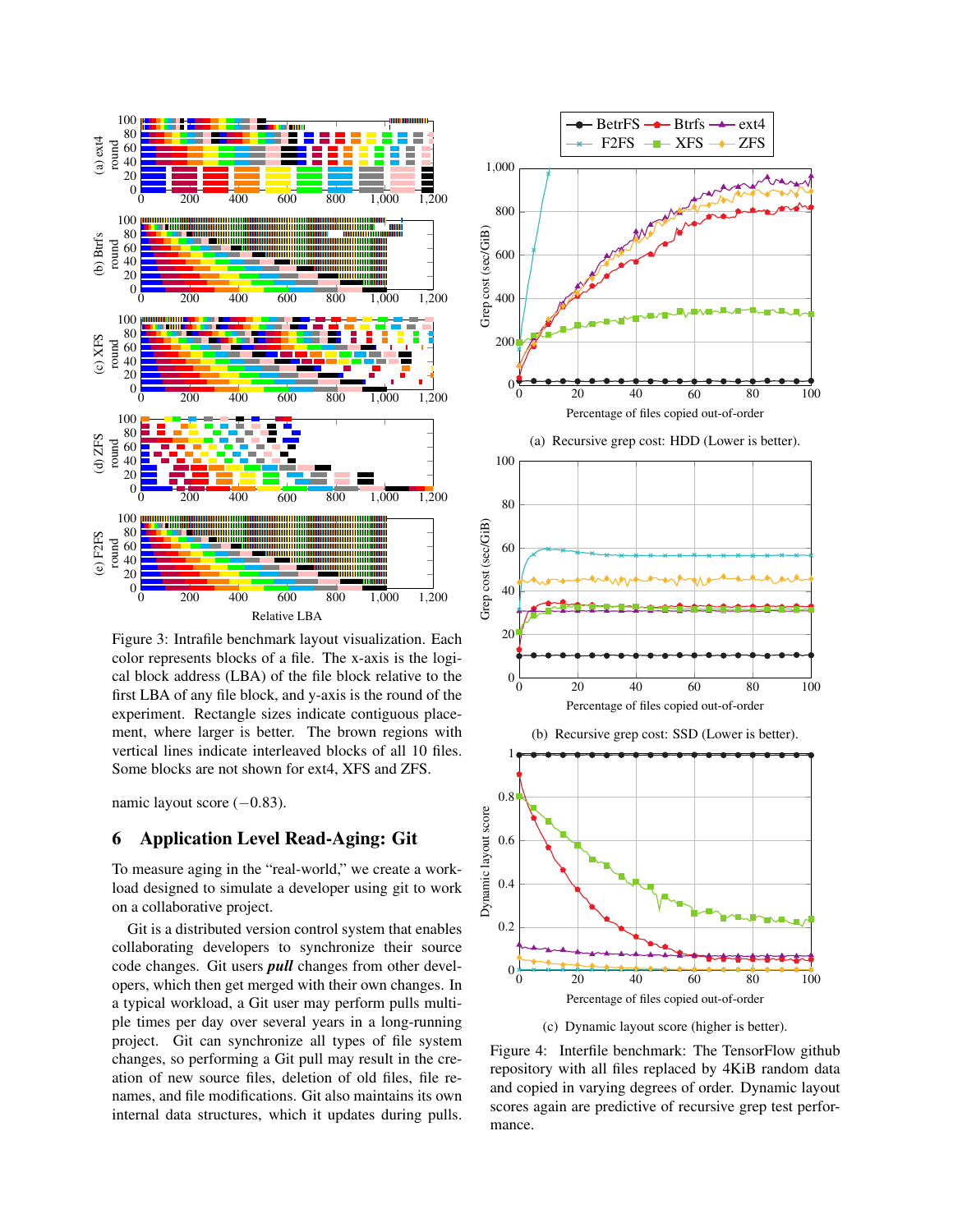Thus, Git performs many operations which are similar to those shown in Section 5 that cause file system aging.

We present a git benchmark that performs 10,000 pulls from the Linux git repository, starting from the initial commit. After every 100 pulls, the benchmark performs a recursive grep test and computes the file system's dynamic layout score. This score is compared to the same contents copied to a freshly formatted partition.

On a hard disk (Figure 5a), there is a clear aging trend in all file systems except BetrFS. By the end of the experiment, all the file systems except BetrFS show performance drops under aging on the order of at least 3x and as much as 15x relative to their unaged versions. All are at least 15x worse than BetrFS. In all of the experiments in this section, F2FS ages considerably more than all other file systems, commensurate with significantly lower layout scores than the other file systems indicating less effective locality in data placement. The overall correlation between grep performance and dynamic layout score is moderate, at −0.41.

On an SSD (Figure 5c), Btrfs and XFS show clear signs of aging, although they converge to a fully aged configuration after only about 1,000 pulls. While the effect is not as drastic as on HDD, in all the traditional file systems we see slowdowns of 2x-4x over BetrFS, which does not slow down. In fact, aged BetrFS on the HDD outperforms all the other aged file systems on an SSD, and is close even when they are unaged. Again, this performance decline is strongly correlated  $(-0.79)$  with the dynamic layout scores.

The aged and unaged performance of ext4 and ZFS are comparable, and slower than several other file systems. We believe this is because the average file size decreases over the course of the test, and these file systems are not as well-tuned for small files. To test this hypothesis, we constructed synthetic workloads similar to the interfile fragmentation microbenchmark (Section 5), but varied the file size (in the microbenchmark it was uniformly 4KB). Figure 6 shows both the measured, average file size of the git workload (one point is one pull), and the microbenchmark. Overall, there is a clear relationship between the average file size and grep cost.

The zig-zag pattern in the graphs is created by an automatic garbage collection process in Git. Once a certain number of "loose objects" are created (in git terminology), many of them are collected and compressed into a "pack." At the file system level, this corresponds to merging numerous small files into a single large file. According to the Git manual, this process is designed to "reduce disk space and increase performance," so this is an example of an application-level attempt to mitigate file system aging. If we turn off the git garbage collection, as show in Figures 5b, 5d and 5f, the effect of aging is even more pronounced, and the zig-zags essentially disappear.

On both the HDD and SSD, the same patterns emerge as with garbage collection on, but exacerbated: F2FS aging is by far the most extreme. ZFS ages considerably on the HDD, but not on the SSD. ZFS on SSD and ext4 perform worse than the other file systems (except F2FS aged), but do not age particularly. XFS and Btrfs both aged significantly, around 2x each, and BetrFS has strong, level performance in both states. This performance correlates with dynamic layout score both on SSD  $(-0.78)$  and moderately so on HDD  $(-0.54)$ .

We note that this analysis, both of the microbenchmarks and of the git workload, runs counter to the commonly held belief that locality is solely a hard drive issue. While the random read performance of solid state drives does somewhat mitigate the aging effects, aging clearly has a major performance impact.

Git Workload with Warm Cache. The tests we have presented so far have all been performed with a cold cache, so that they more or less directly test the performance of the file systems' on-disk layout under various aging conditions. In practice, however, some data will be in cache, and so it is natural to ask how much the layout choices that the file system makes will affect the overall performance with a warm cache.

We evaluate the sensitivity of the git workloads to varying amounts of system RAM. We use the same procedure as above, except that we do not flush any caches or remount the hard drive between iterations. This test is performed on a hard drive with git garbage collection off. The size of the data on disk is initially about 280MiB and grows throughout the test to approximately 1GiB.

The results are summarized in Figure 7. We present data for ext4 and F2FS; the results for Btrfs, XFS and ZFS are similar. BetrFS is a research prototype and unstable under memory pressure; although we plan to fix these issues in the future, we omit this comparison.

In general, when the caches are warm and there is sufficient memory to keep all the data in cache, then the read is very fast. However, as soon as there is no longer sufficient memory, the performance of the aged file system with a warm cache is generally worse than unaged with a cold cache. In general, unless all data fits into DRAM, a good layout matters more than a having a warm cache.

Btrfs Node-Size Trade-Off. Btrfs allows users to specify the node size of its metadata B-tree at creation time. Because small files are stored in the metadata B-tree, a larger node size results in a less fragmented file system, at a cost of more expensive metadata updates.

We present the git test with a 4KiB node size, the default setting, as well as 8KiB, 16KiB, 32KiB, and 64KiB (the maximum). Figure 8a shows similar performance graphs to Figure 5, one line for each node size. The 4KiB node size has the worst read performance by the end of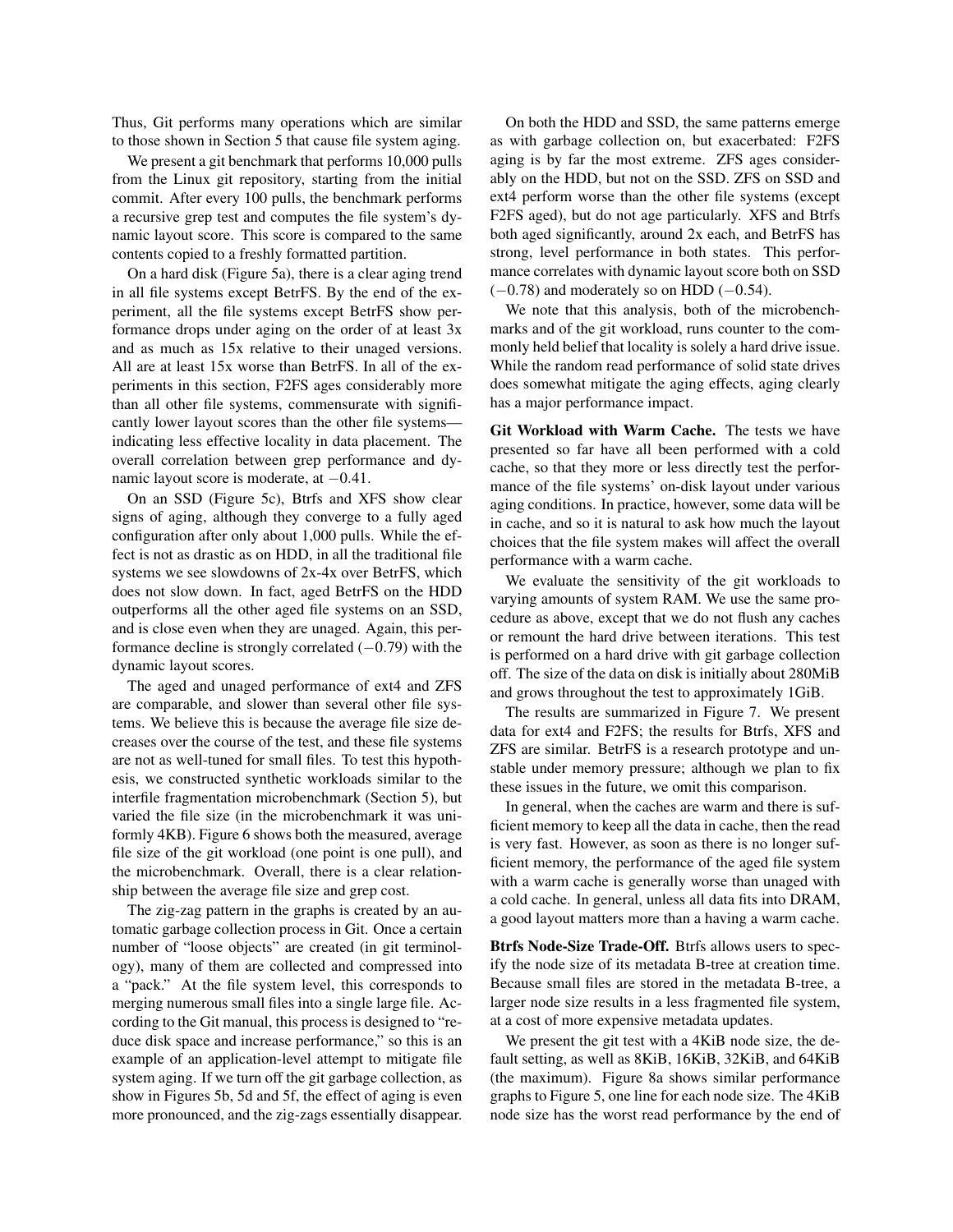

(e) Dynamic layout score: git garbage collection on (Higher is better).

(f) Dynamic layout score: git garbage collection off (Higher is better).

Figure 5: Git read-aging experimental results: On-disk layout as measured by dynamic layout score generally is predictive of read performance.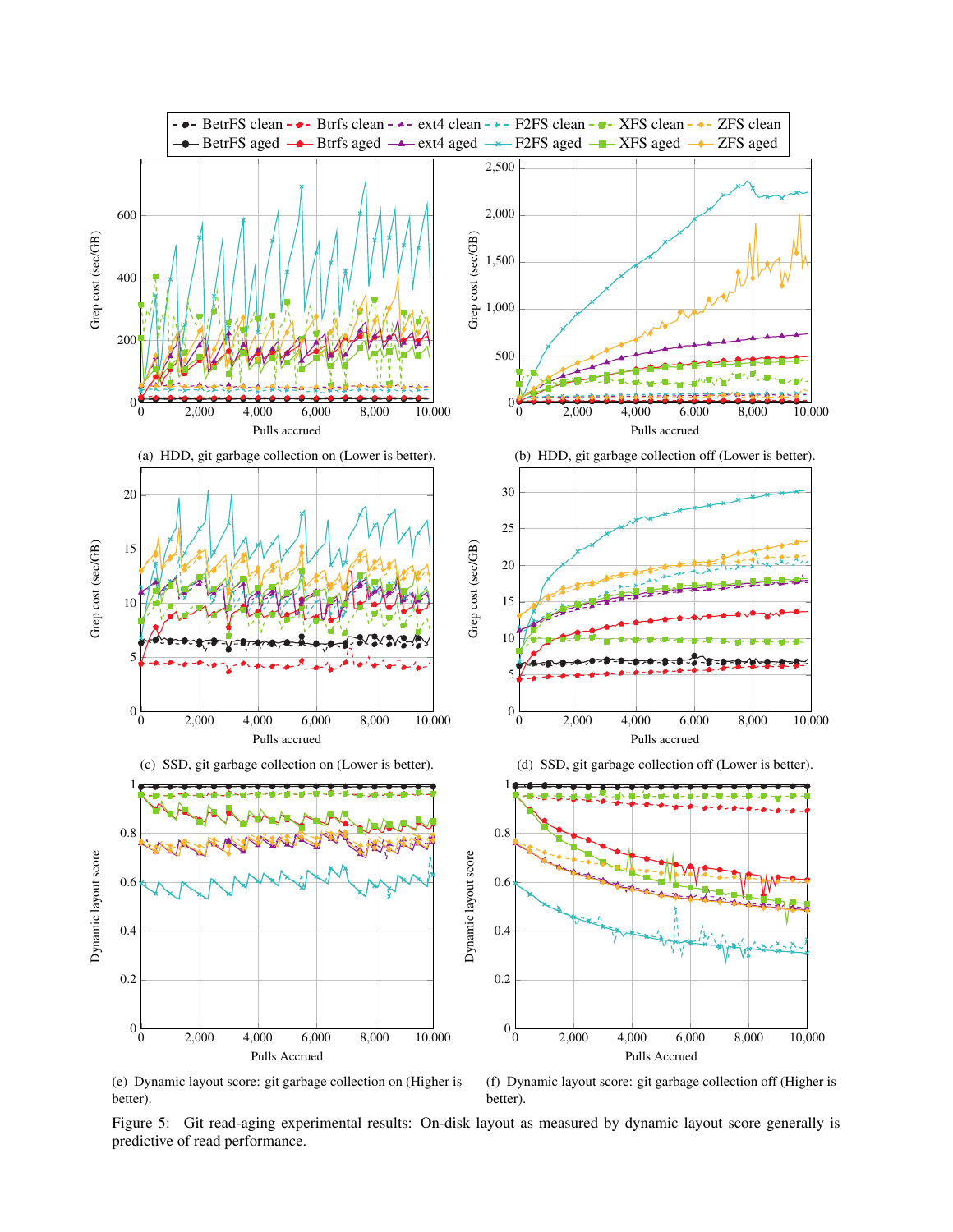

Figure 6: Average file size versus unaged grep costs (lower is better) on SSD. Each point in the git line is the average file size for the git experiment, compared to a microbenchmark with all files set to a given size.

the test, and the performance consistently improves as we increase the node size all the way to 64KiB. Figure 8b plots the number of 4KiB blocks written to disk between each test (within the 100 pulls). As expected, the 64KiB node size writes the maximum number of blocks and the 4KiB node writes the least. We thus demonstrate—as predicted by our model—that aging is reduced by a larger block size, but at the cost of write-amplification.

#### 7 Application Level Aging: Mail Server

In addition to the git workload, we evaluate aging with the Dovecot email server. Dovecot is configured with the Maildir backend, which stores each message in a file, and each inbox in a directory. We simulate 2 users, each having 80 mailboxes receiving new email, deleting old emails, and searching through their mailboxes.

A cycle or "day" for the mailserver comprises of 8,000 operations, where each operation is equally likely to be a insert or a delete, corresponding to receiving a new email or deleting an old one. Each email is a string of random characters, the length of which is uniformly distributed over the range [1, 32K]. Each mailbox is initialized with 1,000 messages, and, because inserts and deletes are balanced, mailbox size tends to stay around 1,000. We simulate the mailserver for 100 cycles and after each cycle we perform a recursive grep for a random string. As in our git benchmarks, we then copy the partition to a freshly formatted file system, and run a recursive grep.

Figure 9 shows the read costs in seconds per GiB of the grep test on hard disk. Although the unaged versions of all file systems show consistent performance over the life of the benchmark, the aged versions of ext4, Btrfs, XFS and ZFS all show significant degradation over time. In particular, aged ext4 performance degrades by  $4.4 \times$ , and is  $28 \times$  slower than aged BetrFS. XFS slows down by a factor of 7 and Btrfs by a factor of 30. ZFS slows down drastically, taking about 20 minutes per GiB by



Figure 7: Grep costs as a function of git pulls with warm cache and varying system RAM on ext4 (top) and F2FS (bottom). Lower is better.

cycle 20. However, the aged version of BetrFS does not slow down. As with the other HDD experiments, dynamic layout score is moderately correlated (−0.63) with grep cost.

# 8 Conclusion

The experiments above suggest that conventional wisdom on fragmentation, aging, allocation and file systems is inadequate in several ways.

First, while it may seem intuitive to write data as few times as possible, writing data only once creates a tension between the logical ordering of the file system's current state and the potential to make modifications without disrupting the future order. Rewriting data multiple times allows the file system to maintain locality. The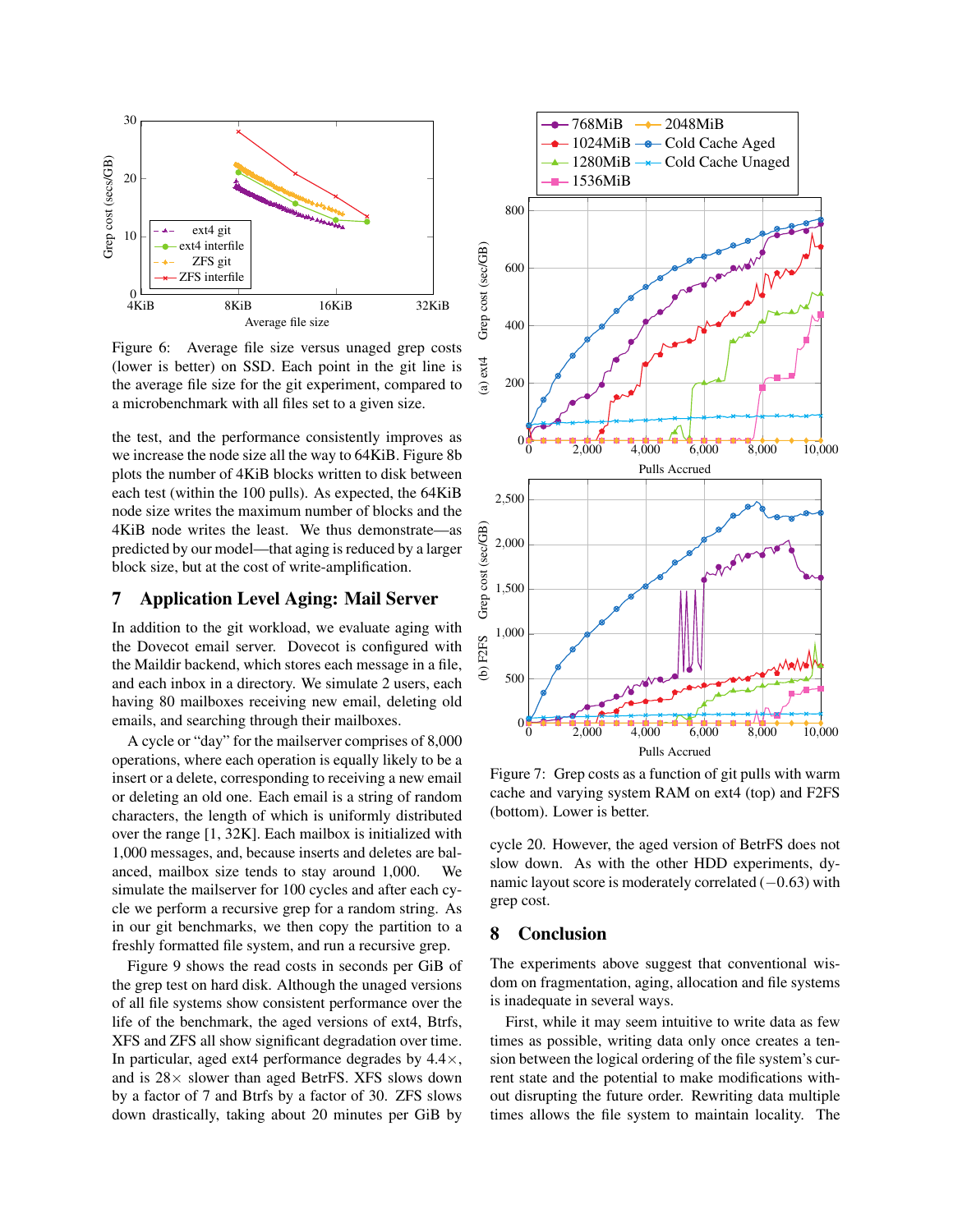

(b) Write amplification at different node sizes (lower is better).

Figure 8: Aging and write amplification on Btrfs, with varying node sizes, under the git aging benchmark.

overhead of these multiple writes can be managed by rewriting data in batches, as is done in write-optimized dictionaries.

For example, in BetrFS, data might be written as many as a logarithmic number of times, whereas in ext4, it will be written once, yet BetrFS in general is able to perform as well as or better than an unaged ext4 file system and significantly outperforms aged ext4 file systems.

Second, today's file system heuristics are not able to maintain enough locality to enable reads to be performed at the disks natural transfer size. And since the natural transfer size on a rotating disk is a function of the seek time and bandwidth, it will tend to increase with time. Thus we expect this problem to possibly become worse with newer hardware, not better.





Figure 9: Mailserver performance and layout scores.

We experimentally confirmed our expectation that non-write-optimized file systems would age, but we were surprised by how quickly and dramatically aging impacts performance. This rapid aging is important: a user's experience with unaged file systems is likely so fleeting that they do not notice performance degradation. Instead, the performance costs of aging are built into their expectations of file system performance.

Finally, because representative aging is a difficult goal, simulating multi-year workloads, many research papers benchmark on unaged file systems. Our results indicate that it is relatively easy to quickly drive a file system into an aged state—even if this state is not precisely the state of the file system after, say, three years of typical use and this degraded state can be easily measured.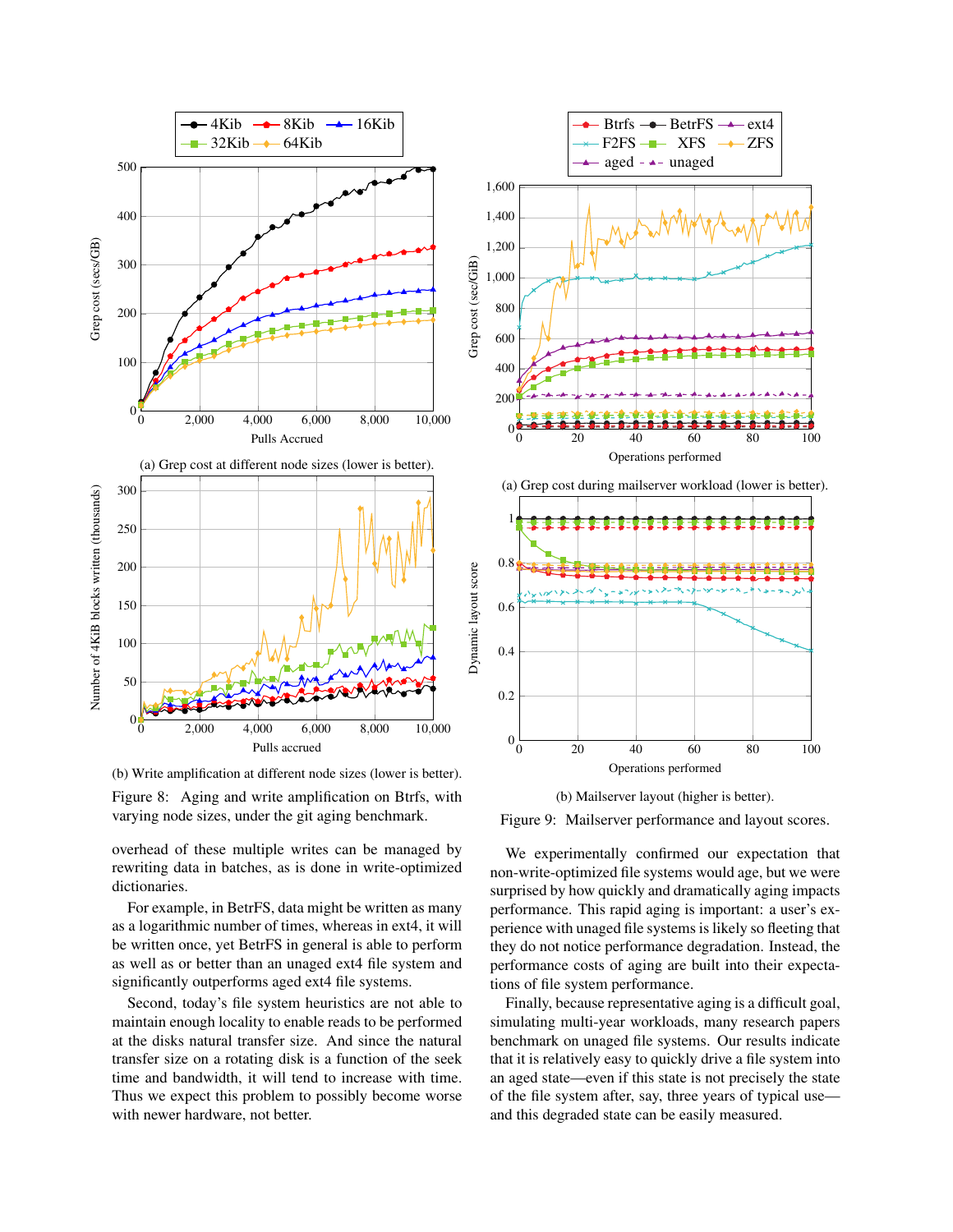## Acknowledgments

We thank the anonymous reviewers and our shepherd Philip Shilane for their insightful comments on earlier drafts of the work. Part of this work was done while Jiao, Porter, Yuan, and Zhan were at Stony Brook University. This research was supported in part by NSF grants CNS-1409238, CNS-1408782, CNS-1408695, CNS-1405641, CNS-1161541, IIS-1247750, CCF-1314547, and VMware.

## References

- [1] Fragging wonderful: The truth about defragging your ssd. http://www.pcworld.com/article/ 2047513/fragging-wonderful-the-truthabout-defragging-your-ssd.html. Accessed 25 September 2016.
- [2] AGRAWAL, N., ARPACI-DUSSEAU, A. C., AND ARPACI-DUSSEAU, R. H. Generating realistic impressions for file-system benchmarking. *ACM Transactions on Storage (TOS)5*, 4 (Dec. 2009), art. 16.
- [3] AGRAWAL, N., BOLOSKY, W. J., DOUCEUR, J. R., AND LORCH, J. R. A five-year study of file-system metadata. *Trans. Storage 3*, 3 (Oct. 2007).
- [4] AHN, W. H., KIM, K., CHOI, Y., AND PARK, D. DFS: A de-fragmented file system. In *Proceedings of the IEEE International Symposium on Modeling, Analysis and Simulation of Computer and Telecommunications Systems (MASCOTS)* (2002), pp. 71–80.
- [5] BENDER, M. A., DEMAINE, E., AND FARACH-COLTON, M. Cache-oblivious B-trees. *SIAM J. Comput. 35*, 2 (2005), 341–358.
- [6] BONWICK, J., AND MOORE, B. ZFS: The last word in file systems. In *SNIA Developers Conference* (Santa Clara, CA, USA, Sept. 2008). Slides at http://wiki.illumos.org/download/ attachments/1146951/zfs\_last.pdf, talk at https://blogs.oracle.com/video/entry/ zfs\_the\_last\_word\_in. Accessed 10 May 2016.
- [7] CARD, R., Ts'O, T., AND TWEEDIE, S. Design and implementation of the Second Extended Filesystem. In *Proceedings of the First Dutch International Symposium on Linux* (Amsterdam, NL, Dec. 8–9 1994), pp. 1–6. http://e2fsprogs.sourceforge.net/ ext2intro.html.
- [8] CHEN, F., KOUFATY, D. A., AND ZHANG, X. Understanding intrinsic characteristics and system implications of flash memory based solid state drives. In *Proceedings of the Eleventh International Joint Conference on Measurement and Modeling of Computer Systems* (New York, NY, USA, 2009), SIGMETRICS '09, ACM, pp. 181–192.
- [9] DOWNEY, A. B. The structural cause of file size distributions. In *Proceedings of the 2001 ACM SIGMETRICS International Conference on Measurement and Modeling of Computer Systems* (New York, NY, USA, 2001), SIGMETRICS '01, ACM, pp. 328–329.
- [10] ESMET, J., BENDER, M. A., FARACH-COLTON, M., AND KUSZMAUL, B. C. The TokuFS streaming file system. In *Proceedings of the USENIX Conference on Hot Topics in Storage and File Systems (HotStorage)* (2012).
- [11] JANNEN, W., YUAN, J., ZHAN, Y., AKSHINTALA, A., ESMET, J., JIAO, Y., MITTAL, A., PANDEY, P., REDDY, P., WALSH, L., BENDER, M., FARACH-COLTON, M., JOHNSON, R., KUSZMAUL, B. C., AND PORTER, D. E. BetrFS: A right-optimized write-optimized file system. In *Proceedings of the USENIX Conference on File and Storage Technologies (FAST)* (Santa Clara, CA, USA, Feb. 22–25 2015), pp. 301–315.
- [12] JANNEN, W., YUAN, J., ZHAN, Y., AKSHINTALA, A., ESMET, J., JIAO, Y., MITTAL, A., PANDEY, P., REDDY, P., WALSH, L., BENDER, M., FARACH-COLTON, M., JOHNSON, R., KUSZMAUL, B. C., AND PORTER, D. E. BetrFS: Write-optimization in a kernel file system. *ACM Transactions on Storage (TOS) 11*, 4 (Nov. 2015), art. 18.
- [13] JI, C., CHANG, L.-P., SHI, L., WU, C., LI, Q., AND XUE, C. J. An empirical study of file-system fragmentation in mobile storage systems. In *8th USENIX Workshop on Hot Topics in Storage and File Systems (HotStorage 16)* (Denver, CO, 2016), USENIX Association.
- [14] JUNG, M., AND KANDEMIR, M. Revisiting widely held ssd expectations and rethinking system-level implications. In *Proceedings of the ACM SIGMETRICS International Conference on Measurement and Modeling of Computer Systems (SIGMETRICS)* (New York, NY, USA, 2013), ACM, pp. 203–216.